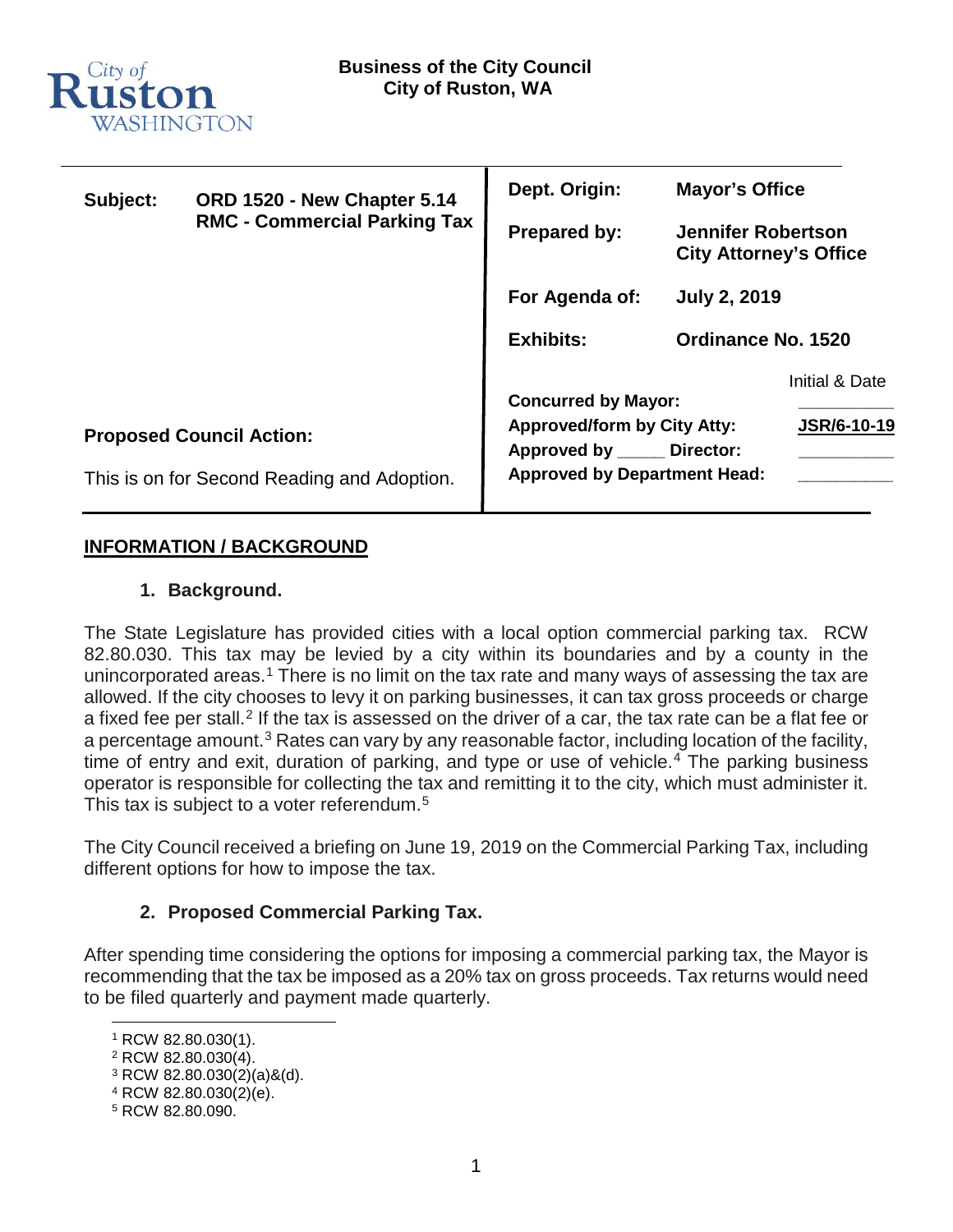The Ordinance creates a new Chapter 5.14 in the Ruston Municipal code imposing the tax. The ordinance contains the standards due process protections for challenging the tax with appeals heard by the Hearing Examiner, violation provisions and penalties for late payment.

The use of proceeds of a commercial parking tax is restricted to "transportation purposes." RCW 82.80.070(1). In conformance with state law, the ordinance at Section 5.14.110 provides that the use of the proceeds of the tax "shall be strictly for transportation purposes in accordance with RCW 82.80.070."

The sections created in this new chapter are:

- [5.14.010 Definitions.](http://www.codepublishing.com/WA/Bremerton/#!/Bremerton03/Bremerton0382.html#3.82.010)
- [5.14.020 Tax Rate -](http://www.codepublishing.com/WA/Bremerton/#!/Bremerton03/Bremerton0382.html#3.82.020) Who Must Pay.
- [5.14.030 Payment of Tax.](http://www.codepublishing.com/WA/Bremerton/#!/Bremerton03/Bremerton0382.html#3.82.030)
- [5.14.040 Tax -](http://www.codepublishing.com/WA/Bremerton/#!/Bremerton03/Bremerton0382.html#3.82.040) Collection.
- 5.14.050 Over- [or Underpayment of Tax.](http://www.codepublishing.com/WA/Bremerton/#!/Bremerton03/Bremerton0382.html#3.82.050)
- [5.14.060 Penalty for Late Payment.](http://www.codepublishing.com/WA/Bremerton/#!/Bremerton03/Bremerton0382.html#3.82.060)
- [5.14.070 Violation -](http://www.codepublishing.com/WA/Bremerton/#!/Bremerton03/Bremerton0382.html#3.82.070) Penalty.
- [5.14.080 Appeal Procedure.](http://www.codepublishing.com/WA/Bremerton/#!/Bremerton03/Bremerton0382.html#3.82.080)
- [5.14.090 Confidentiality of Tax Returns.](http://www.codepublishing.com/WA/Bremerton/#!/Bremerton03/Bremerton0382.html#3.82.090)
- [5.14.100 Duties of the Mayor.](http://www.codepublishing.com/WA/Bremerton/#!/Bremerton03/Bremerton0382.html#3.82.100)
- [5.14.110 Use of Proceeds of Tax.](http://www.codepublishing.com/WA/Bremerton/#!/Bremerton03/Bremerton0382.html#3.82.110)

The tax is administered by the Mayor or designee with the Clerk being the person who accepts filing and payment.

# **RECOMMENDATION / MOTION**

Adopt Ordinance No. 1520.

MOTION: I move to adopt Ordinance No. 1520 imposing a Commercial Parking Tax, and adding a new Chapter 5.14 to Title 5 of the Ruston Municipal Code, setting forth the rate, procedures, including the imposition of penalties and interest, and establishing an effective date.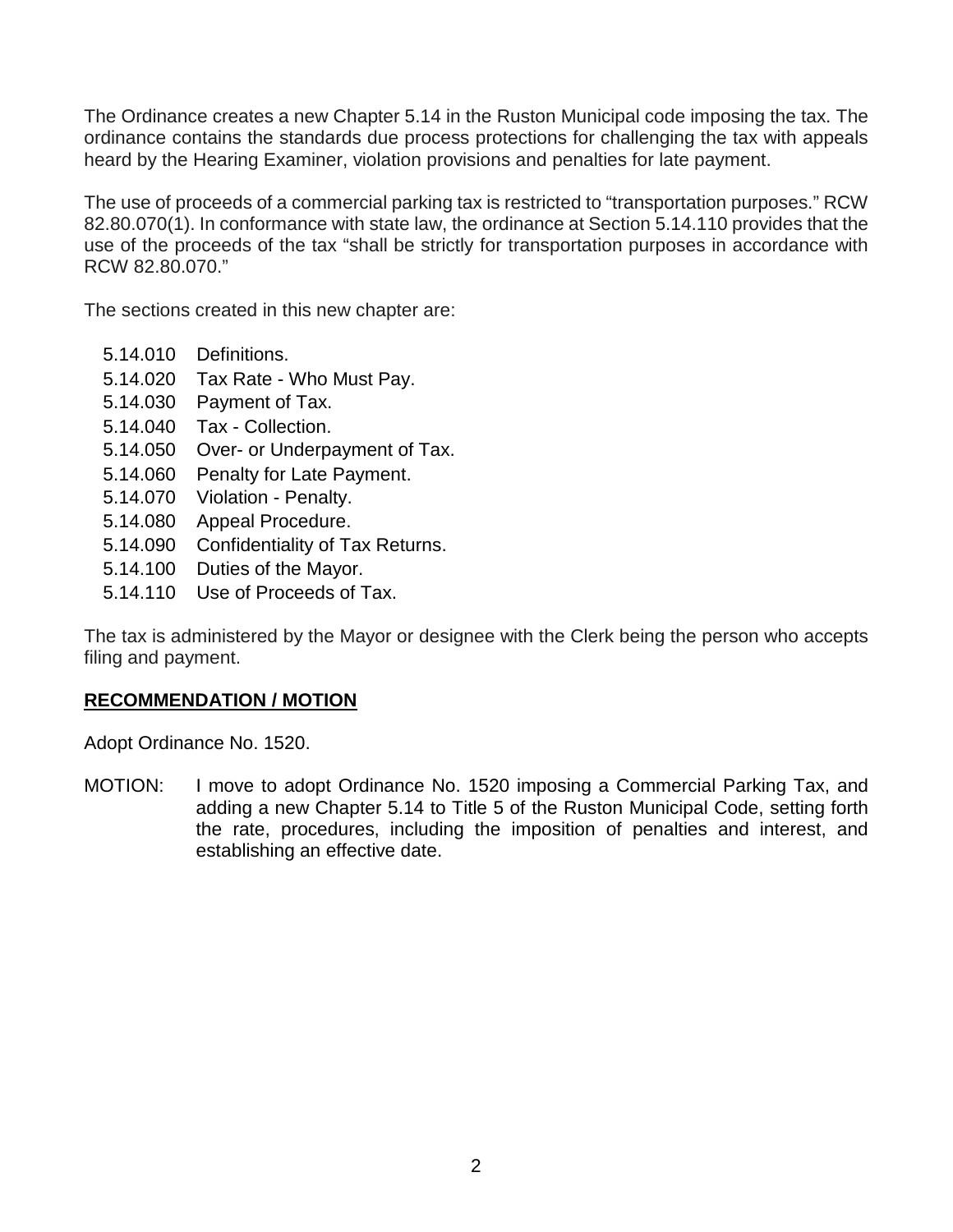#### **ORDINANCE NO. 1520**

### **AN ORDINANCE OF THE CITY OF RUSTON, IMPOSING A COMMERCIAL PARKING TAX, AND ADDING A NEW CHAPTER 5.14 TO TITLE 5 OF THE RUSTON MUNICIPAL CODE, SETTING FORTH THE RATE, PROCEDURES, INCLUDING THE IMPOSITION OF PENALTIES AND INTEREST, AND ESTABLISHING AN EFFECTIVE DATE.**

WHEREAS, the City desires to levy a commercial parking tax in accordance with RCW

82.80.030 and which is fair to all; and

WHEREAS, the City Council finds that it is in the public interest to create such a

commercial parking tax; and

WHEREAS, on June 18, 2019, the City Council held first reading of this ordinance; and

WHEREAS, on July 2, 2019, the City Council held the second reading of this Ordinance

and adopted this Ordinance during its regular meeting; **NOW, THEREFORE**

### **THE CITY COUNCIL OF THE CITY OF RUSTON DOES HEREBY ORDAIN AS**

#### **FOLLOWS:**

**Section 1.** A new Chapter 5.14 entitled "Commercial Parking Tax" is hereby added to

the Ruston Municipal Code to read as follows:

### **Chapter 5.14 COMMERCIAL PARKING TAX**

**Sections:**

- **[5.14.010 Definitions.](http://www.codepublishing.com/WA/Bremerton/#!/Bremerton03/Bremerton0382.html#3.82.010)**
- **[5.14.020 Tax Rate -](http://www.codepublishing.com/WA/Bremerton/#!/Bremerton03/Bremerton0382.html#3.82.020) Who Must Pay.**
- **[5.14.030 Payment of Tax.](http://www.codepublishing.com/WA/Bremerton/#!/Bremerton03/Bremerton0382.html#3.82.030)**
- **[5.14.040 Tax -](http://www.codepublishing.com/WA/Bremerton/#!/Bremerton03/Bremerton0382.html#3.82.040) Collection.**
- **5.14.050 Over- [or Underpayment of Tax.](http://www.codepublishing.com/WA/Bremerton/#!/Bremerton03/Bremerton0382.html#3.82.050)**
- **[5.14.060 Penalty for Late Payment.](http://www.codepublishing.com/WA/Bremerton/#!/Bremerton03/Bremerton0382.html#3.82.060)**
- **[5.14.070 Violation -](http://www.codepublishing.com/WA/Bremerton/#!/Bremerton03/Bremerton0382.html#3.82.070) Penalty.**
- **[5.14.080 Appeal Procedure.](http://www.codepublishing.com/WA/Bremerton/#!/Bremerton03/Bremerton0382.html#3.82.080)**
- **[5.14.090 Confidentiality of Tax Returns.](http://www.codepublishing.com/WA/Bremerton/#!/Bremerton03/Bremerton0382.html#3.82.090)**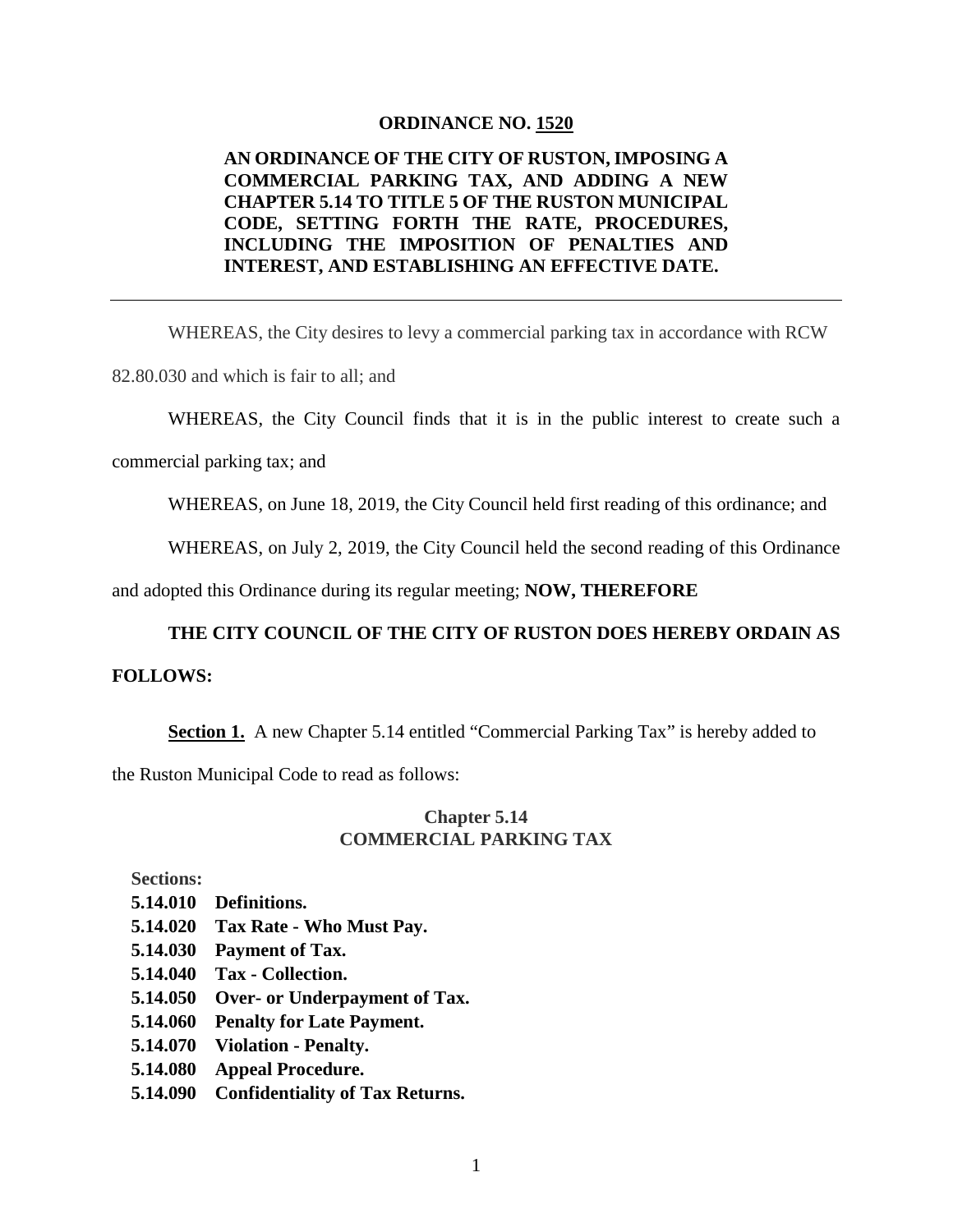# **[5.14.100 Duties of the Mayor.](http://www.codepublishing.com/WA/Bremerton/#!/Bremerton03/Bremerton0382.html#3.82.100)**

# **[5.14.110 Use of Proceeds of Tax.](http://www.codepublishing.com/WA/Bremerton/#!/Bremerton03/Bremerton0382.html#3.82.110)**

# **5.14.010 Definitions.**

For the purposes of this chapter, the following definitions shall apply unless the context indicates otherwise:

- a) "Clerk's Office" means the Office of the City Clerk.
- b) "Commercial parking business" means the ownership, lease, operation, or management of a commercial parking lot in which fees are charged.
- c) "Commercial parking lot" means a covered or uncovered area with stalls for the purpose of parking motor vehicles.
- d) "Gross proceeds" means and includes the gross receipts collected or accruing by reason of the transaction of the commercial parking business, without any deduction on account of the cost of tangible property sold, labor costs, interest, discount, taxes, or any other costs or expenses whatsoever paid or accrued and without any deduction on account of losses.
- e) "Mayor" means the Mayor of the City or any officer, agent or employee of the City designated to act on the Mayor's behalf.
- f) "Parking tax" means the commercial parking tax imposed by this chapter.
- g) "Person" means any individual, association, corporation, partnership, joint venture, trust, or other entity.

# **5.14.020 Tax Rate - Who Must Pay.**

There is levied upon and shall be collected from every person engaged in a commercial parking business within the City a commercial parking tax in an amount equal to twenty percent (20%) of the gross proceeds of the commercial parking business.

# **5.14.030 Payment of Tax.**

- a) The tax imposed by this chapter shall be due and payable in quarterly installments, on or before the last day of the month next succeeding the end of the quarterly period in which the tax accrued. The quarterly periods are as follows:
	- 1. First quarter: January, February, March;
	- 2. Second quarter: April, May, June;
	- 3. Third quarter: July, August, September;
	- 4. Fourth quarter: October, November, December;
- b) Tax payments shall be paid to and returns filed with the Clerk's Office.
- c) The Mayor or designee may require payment of the tax to be accompanied by a written tax return, upon such form and setting forth such information as the Mayor or designee may reasonably require in order to calculate the amount of tax due to the City.
- d) The Mayor or designee shall have the right to require proof of the gross proceeds of the commercial parking business. Each person required to pay the tax imposed by this chapter shall retain records reflecting the gross proceeds of the commercial parking business and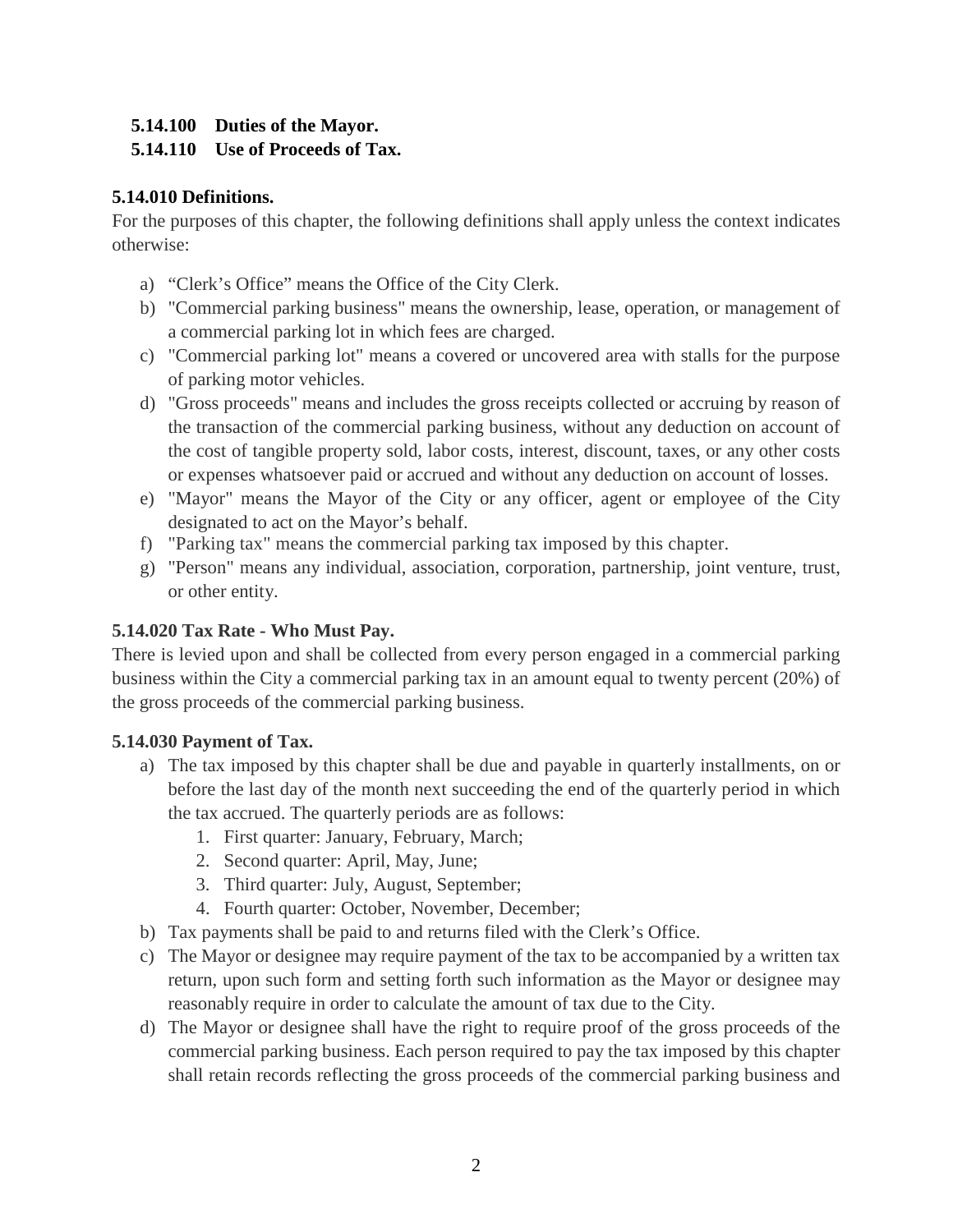the records shall be open at all reasonable hours to inspection by the Mayor or the Mayor's designee.

e) If the payment of any tax due under this chapter is not received by the City by the last day of the month in which the tax becomes due, the tax shall be delinquent.

# **5.14.040 Tax - Collection.**

The tax imposed by this chapter, and all penalties thereon, shall constitute a debt to the City and may be collected by court proceedings in the same manner as any other debt in like amount, which remedy shall be in addition to all other existing remedies. Any judgment entered in favor of the City shall include an award to the City of all court and collection costs, including attorneys' fees. Amounts delinquent more than ninety (90) days may be assigned to a third party for collection, in which case the amount of any collection charges shall be in addition to all other amounts owed. Amounts due shall not be considered paid until the City has received good funds for the full amount due or has discharged the amount due and not paid.

### **5.14.050 Over- or Underpayment of Tax.**

In the event that a person makes an overpayment, and within two (2) years of the date of such overpayment makes application for a refund or a credit, the person's claim shall be allowed and a refund made by the City upon determination by the Mayor that no other sums are owed by the person to the City. If a person determines that the tax has been underpaid and without notice by any party pays the amount due to the City, the amount underpaid and corrected by the person shall not be subject to penalty.

### **5.14.060 Penalty for Late Payment.**

- a) If full payment of any tax due under this chapter is not received by the City Clerk by the last day of the month in which the tax was due, there shall be added to such tax a penalty as described below.
- b) If, upon examination of any returns, or from other information obtained by the Mayor or designee, it appears that a tax or penalty in an amount less than that properly due has been paid, the Mayor or designee shall assess the additional amount found to be due and shall add thereto interest on the tax only. The Mayor or designee shall notify the person by mail of the additional amount, which shall become due and shall be paid within 30 days from the date of the notice, or within such time as the Mayor or designee may provide in writing. The Mayor shall compute interest in accordance with RCW 82.32.050 as it now exists or as it may be amended.

### **5.14.070 Violation - Penalty.**

- a) It shall be a violation of this chapter:
	- 1. For a person required to pay a tax under this chapter to fail or refuse to pay the tax imposed;
	- 2. For a person to evade payment of the tax, or any part thereof;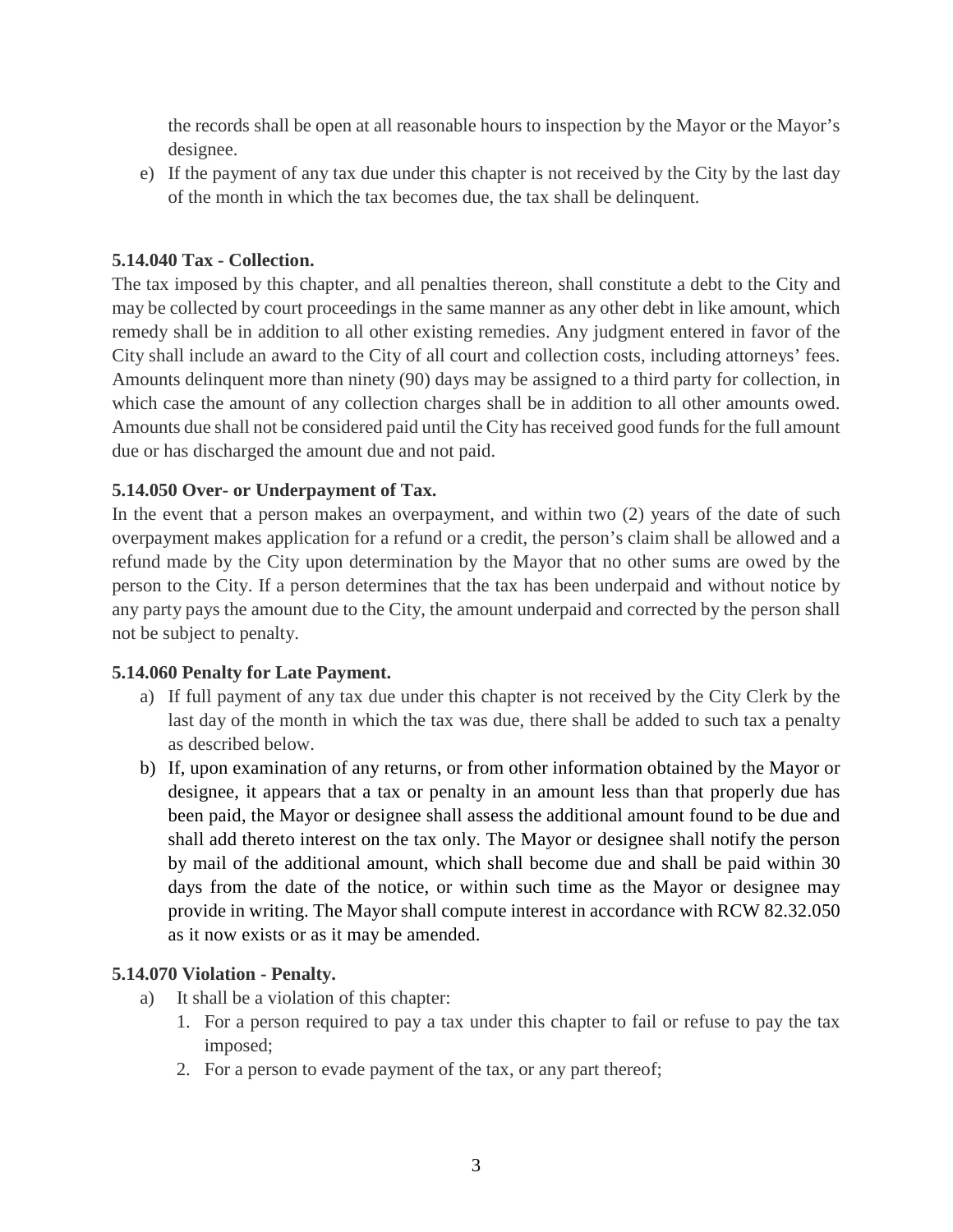- 3. For a person to fail to appear and/or refuse to testify in response to a subpoena issued in any proceeding under this chapter;
- 4. For a person to testify falsely upon any investigation into the correctness of a return, or upon the hearing of any appeal; or
- 5. For a person to in any manner hinder or delay the City or any of its officers in carrying out the provisions of this chapter.
- b) A person violating any of the provisions of this chapter, upon conviction thereof, shall be punished by a fine of not more than five hundred dollars (\$500.00). A person is guilty of a separate offense for each and every day during the portion of which any violation of any provision of this chapter is committed, continued or permitted by any such person, and shall be punished accordingly. Such fines shall accumulate daily until such time as the violation ceases.

# **5.14.080 Appeal Procedure.**

Any person aggrieved by the amount of the tax determined to be due to the City by the Mayor under the provisions of this chapter may pay the amount due and appeal such determination to the City's Hearing Examiner by filing a written notice of appeal with the City Clerk within 30 calendar days from the date written notice of such amount was mailed to the taxpayer. A filing fee in the amount established by resolution of the City Council shall be submitted with the appeal, which filing fee is required to process the appeal. Failure to pay the fee by the filing deadline will result in an automatic dismissal of the appeal. The City Clerk shall, as soon as practical, fix a time and place for the hearing of such appeal, and shall cause a notice of the time and place thereof to be delivered or mailed to the taxpayer. At the hearing before the Hearing Examiner, the taxpayer shall be entitled to be heard and to introduce evidence in his or her own behalf. The Mayor may by subpoena require the attendance of any person, and may require the production of pertinent books and documents. Any person appearing by subpoena will testify under oath before the Hearing Examiner. The decision of the Hearing Examiner shall indicate the correct amount of the fee or tax owing.

# **5.14.090 Confidentiality of Tax Returns.**

The tax returns made to the City pursuant to this chapter shall not be made public, nor shall they be subject to inspection by a person who is not an employee of or under contract to the City and who is not acting in an official capacity. It shall be unlawful for any person to make public or to inform any unauthorized person as to the contents of a tax return, or to permit inspection of a tax return, except as authorized in this section or as required by law. This section shall not be construed to prohibit the disclosure of information received under this chapter to the Federal Internal Revenue Service, State Department of Revenue, or to tax enforcement officials of any other city in the State of Washington for official purposes only, and this section shall not be construed to prohibit or make unlawful the disclosure of the name and address of any person licensed under this chapter, or of any person signing an application on behalf of an applicant.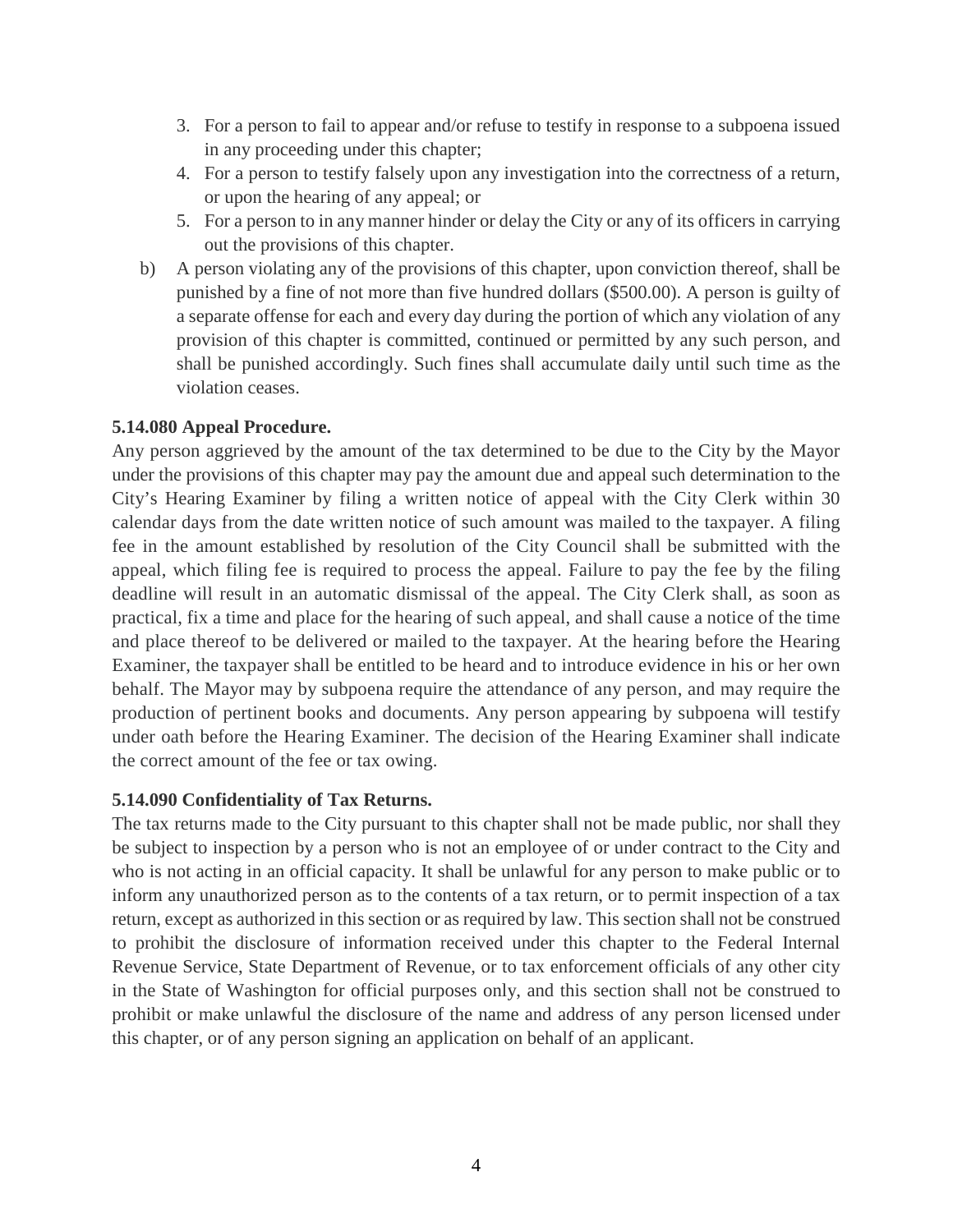#### **5.14.100 Duties of the Mayor or designee.**

- a) The Mayor or designee shall keep full and accurate records of all funds received under the provisions of this chapter. Upon receipt of any tax or penalty collected under the provisions of this chapter, the Mayor or designee shall deposit the amounts collected into the street fund of the City.
- b) In order to carry out the provisions of this chapter, the Mayor or designee shall have the power to adopt, publish and enforce rules and regulations consistent with this chapter.
- c) The Mayor for good cause shown may extend the time for making and filing any tax return required under this chapter; provided, that any extension in excess of thirty (30) days shall be conditioned upon payment of interest of one percent (1%) for each thirty (30) days or portion thereof on the amount of tax from the date upon which the tax became due.

### **5.14.110 Use of Proceeds of Tax.**

The proceeds of the tax imposed and collected pursuant to this chapter shall be used strictly for transportation purposes in accordance with RCW [82.80.070.](http://www.codepublishing.com/cgi-bin/rcw.pl?cite=82.80.070)

**Section 2. Severability.** If any section, sentence, clause or phrase of this Ordinance should be held to be unconstitutional by a court of competent jurisdiction, such invalidity or unconstitutionality shall not affect the validity or constitutionality of any other section, sentence, clause or phrase of this Ordinance.

**Section 3. Publication.** This Ordinance shall be published by an approved summary consisting of the title.

**Section 4. Effective Date.** This Ordinance shall take effect ten (10) days from passage and publication, subject to Referendum procedures of RCW 82.80.090. For purposes of referendum, the filing officer is the City Clerk.

ADOPTED by the City Council of the City of Ruston and attested by the City Clerk in authentication of such passage on this  $2<sup>nd</sup>$  day of July, 2019.

APPROVED by the Mayor this 2nd day of July, 2019.

\_\_\_\_\_\_\_\_\_\_\_\_\_\_\_\_\_\_\_\_\_\_\_\_\_\_\_\_\_\_ Bruce Hopkins, Mayor